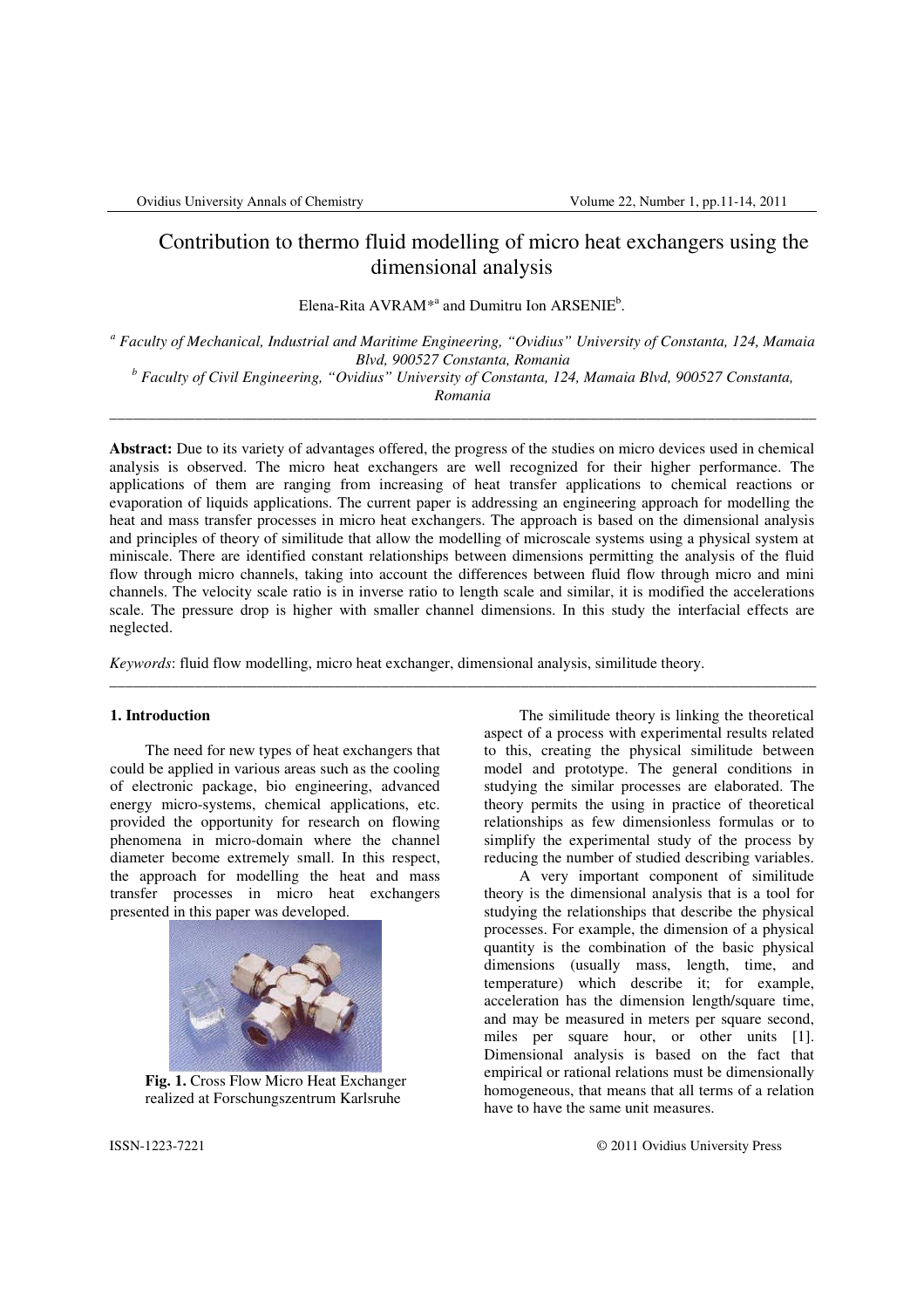#### **2. Theory**

The governing differential equations in a process of heat transfer in forced convective singlephase flow, where u is the mean velocity of the fluid in a tube with diameter d, are the followings: a. *momentum equation:*

$$
\rho \frac{\partial u}{\partial t} = -\frac{dp}{dx} + \rho g_x + \frac{\partial}{\partial y} \left( \eta \frac{\partial u}{\partial y} \right) + \frac{\partial}{\partial z} \left( \eta \frac{\partial u}{\partial z} \right) \tag{1}
$$

b. *enthalpy equation:*

$$
\rho c_p \frac{\partial T}{\partial t} = \frac{\partial}{\partial y} \left( \lambda \frac{\partial T}{\partial y} \right) + \frac{\partial}{\partial z} \left( \lambda \frac{\partial T}{\partial z} \right) + \rho c_p \Phi
$$
 (2)

The boundary condition is the no-slip condition:

$$
u = 0 \text{ on the boundary.} \tag{3}
$$

The variables that *interfere in the physical phenomena* are the followings: mass [kg], pipe length [m], temperature [K], time [s], inner diameter [m], boundary layer depth [m], velocity [m/s], pressure drop [Pa], density [kg/m<sup>3</sup>], specific heat of the fluid at constant pressure [J/kgK], dynamic viscosity [Pa·s], cinematic viscosity  $[m^2/s]$ , thermal diffusivity  $[m^2/s]$ , thermal conductivity [W/mK], convective coefficient  $[W/(m^2 \cdot K)]$ .

The process of heat transfer in forced convective single**-**phase flow is directly influenced by 7 variables:

- Inner diameter, d, expressed in dimensional system as [L];

- Velocity,  $u$  - in dimensional system:  $[LT^{-1}]$ ;

- Density,  $ρ$  - in dimensional system: [ML<sup>-3</sup>];

- Specific heat of the fluid at constant pressure,  $c_p$  in dimensional system:  $[L^2T^{-2}\theta^{-1}]$ ;

- Dynamic viscosity, η - in dimensional system:  $[ML^{-1}T^{-1}];$ 

- Thermal conductivity,  $\lambda$  - in dimensional system:  $[MLT^{-3}\theta^{-1}];$ 

- Convective coefficient, α - in dimensional system:  $[MT^{-3}\theta^{-1}]$ .

#### **3. Results and Discussions**

The first step in construction of a scale model is to make an analysis in order to identify what conditions is tested because, despite the fact that the geometry can be uncomplicated scaled, other parameters, such as pressure, temperature or the velocity of fluid might need to be changed. If the testing conditions are created and the test results are applicable to the real design then, similitude is realized. Results from the model can be transferred then without restriction to the original.

As base quantities for the dimensional system is selected the length *L*, mass *M*, time *T* and temperature  $\theta$ . For both scale model and prototype, the values of the dimensionless parameters have to be the same because they have to ensure the similitude.

$$
\sigma_L = \frac{l_m}{l} \tag{4}
$$

where,  $\sigma_l$  – length scale,  $l_m$  – length of model,  $l$  – length of prototype.

For example, if the model and prototype are using the same fluid, then, density *[*ρ*]* expressed in dimensional system as  $ML^{-3}$ , dynamic viscosity  $[n]$  =  $ML^{-1}T^{-1}$  and thermal conductivity  $[\lambda] = MLT^{3}\theta^{-1}$  are constants, the following relationship could be written:

$$
\sigma_{\rho} = \sigma_{M} \cdot \sigma_{L}^{-3} = 1 \Longrightarrow \sigma_{M} = \sigma_{L}^{3}
$$
 (5)

where,  $\sigma_{\rho}$  – densities scale,  $\sigma_{M}$  – masses scale.

$$
\sigma_{\eta} = \sigma_{M} \cdot \sigma_{L}^{-1} \cdot \sigma_{T}^{-1} = 1 \Longrightarrow
$$
  

$$
\sigma_{L}^{3} \cdot \sigma_{L}^{-1} \cdot \sigma_{T}^{-1} = 1 \Longrightarrow \sigma_{T} = \sigma_{L}^{2}
$$
 (6)

where,  $\sigma_{\eta}$  – dynamic viscosities scale,  $\sigma_T$ – times scale.

$$
\sigma_{\lambda} = \sigma_{M} \cdot \sigma_{L} \cdot \sigma_{T}^{-3} \cdot \sigma_{\theta}^{-1} = 1 \Rightarrow
$$
  

$$
\sigma_{L}^{3} \cdot \sigma_{L} \cdot \sigma_{L}^{-6} \sigma_{\theta}^{-1} = 1 \Rightarrow \sigma_{\theta} = \frac{1}{\sigma_{L}^{2}}.
$$
 (7)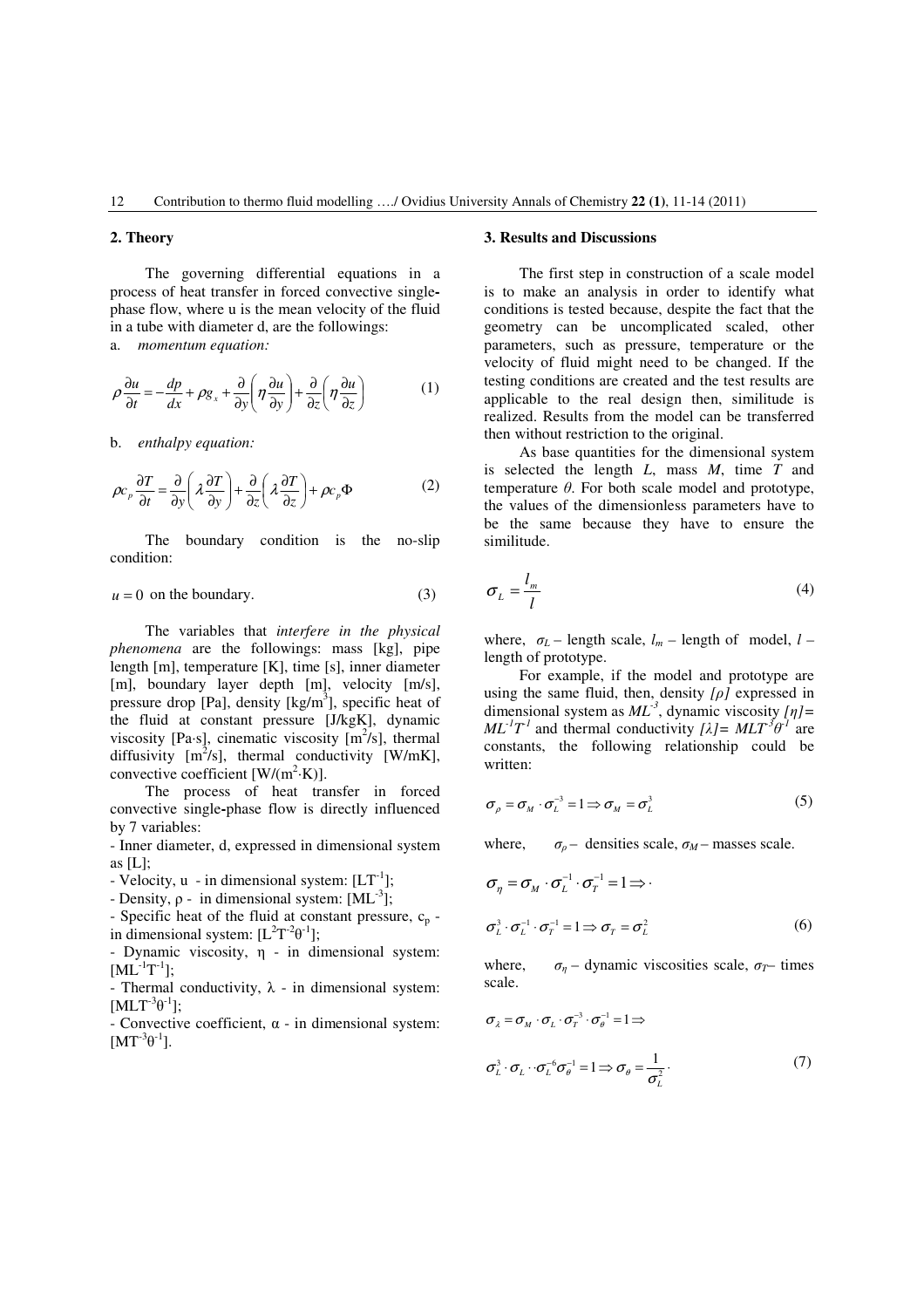where,  $\sigma_{\lambda}$  – thermal conductivities scale,  $\sigma_{\theta}$ – temperatures scale.

It is not always possible to realize the strict similitude during a model test, and in several cases some aspects of similitude may be neglected, focusing on only the most important parameters. In this case, the length scale is kept independent. It should be established the determinative regime of process.

For the hydrodynamic processes the viscosity is determinative and the modelling is made based on the similitude condition between model and prototype that involve the equality**:** 

$$
\text{Re} = \text{Re}_m \tag{8}
$$

$$
\frac{\rho \bar{u}d}{\eta} = \frac{\rho_m \bar{u}_m d_m}{\eta_m} \tag{9}
$$

where  $d$ ,  $d_m$  – inner diameter of the pipe for prototype and model, respective in [m],  $\overline{u}$ ,  $\overline{u}_m$  – average velocity of the fluid flow for prototype and model, respective in [m/s],  $\rho$ ,  $\rho_m$  - fluid density for prototype and model, respective in  $[ \text{ kg/m}^3]; \eta,$  $\eta_m$  – dynamic viscosity for prototype and model, respective in [Pa s].

There are noted the scaling ratio with:

$$
\sigma_L = \frac{d_m}{d} = \frac{l_m}{l} \tag{10}
$$

$$
\sigma_{\rho} = \frac{\rho_m}{\rho} \tag{11}
$$

$$
\sigma_{\eta} = \frac{\eta_m}{\eta} \tag{12}
$$

$$
\sigma_u = \frac{\overline{u}_m}{\overline{u}} \tag{13}
$$

There are obtained the following modeling relationships:

$$
\sigma_u = \frac{\overline{u}_m}{\overline{u}} = \frac{d}{d_m} \cdot \frac{\eta_m}{\eta} \cdot \frac{\rho}{\rho_m} = \frac{\sigma_\eta}{\sigma_L \sigma_\rho}
$$
(14)

$$
\sigma_{v_f} = \frac{\overline{u}_m A_m}{\overline{u} A} = \frac{\sigma_\eta}{\sigma_L \sigma_\rho} \frac{4\pi d^2_m}{4\pi d^2} = \frac{\sigma_\eta \sigma_L}{\sigma_\rho} = \sigma_v \sigma_L \tag{15}
$$

where  $v = \eta/\rho$  is kinematics viscosity, A and Am is the surface in  $[m^2]$ , and  $V_f$  denotes volumetric flow (flux rate) in  $[m^3/s]$ .

The quantity  $\sigma_u$  will allow to compute the prototype velocity  $\overline{u}$  knowing the model velocity  $\overline{u}_m$ . Based on this value the mass flux and pressure drop could be calculated.

$$
\sigma_{\Delta p} = \frac{\Delta p_m}{\Delta p} = \frac{d}{d_m} \frac{l_m}{l} \frac{\rho_m}{\rho} \left( \frac{\sigma_{\eta}}{\sigma_L \sigma_{\rho}} \right)^2 = \frac{\sigma_{\eta}^2}{\sigma_L^2 \sigma_{\rho}}
$$
(16)

 If the model and prototype are using the same fluid, then  $\sigma_{\rho} = 1$  and  $\sigma_{\eta} = 1$ . The modelling equations become:

$$
\sigma_u = \frac{\overline{u}_m}{\overline{u}} = \frac{1}{\sigma_L} \tag{17}
$$

$$
\sigma_{\nu_f} = \frac{\dot{V}_{\scriptscriptstyle{fin}}}{\dot{V}_{\scriptscriptstyle{f}}} = \sigma_{\scriptscriptstyle{L}} \tag{18}
$$

$$
\sigma_{\Delta p} = \frac{\Delta p_m}{\Delta p} = \frac{1}{\sigma_L^2} \tag{19}
$$

It is marking out that the velocity scale ratio σ*u*, is in inverse proportion to the length scale ratio σ*L.*. The effect is pronounced by maintaining the same volumetric flux rate while scaling down. Particularly, the pressure drop scale becomes huge in microchannels cross section, for the same fluid this enhanced as  $\sigma_L^2$ .

The electrokinetic effects that should occur at the interface between liquids and solids are ignored.

### **4. Conclusions**

Based on the results it is demonstrated that the method of dimensional analysis and principles of similitude theory allow the modeling of system at micro scale using a similar physical system at mini scale, making possible the analysis of flow characteristics through micro channels, but take into consideration the differences between the flows in microscale and miniscale devices.